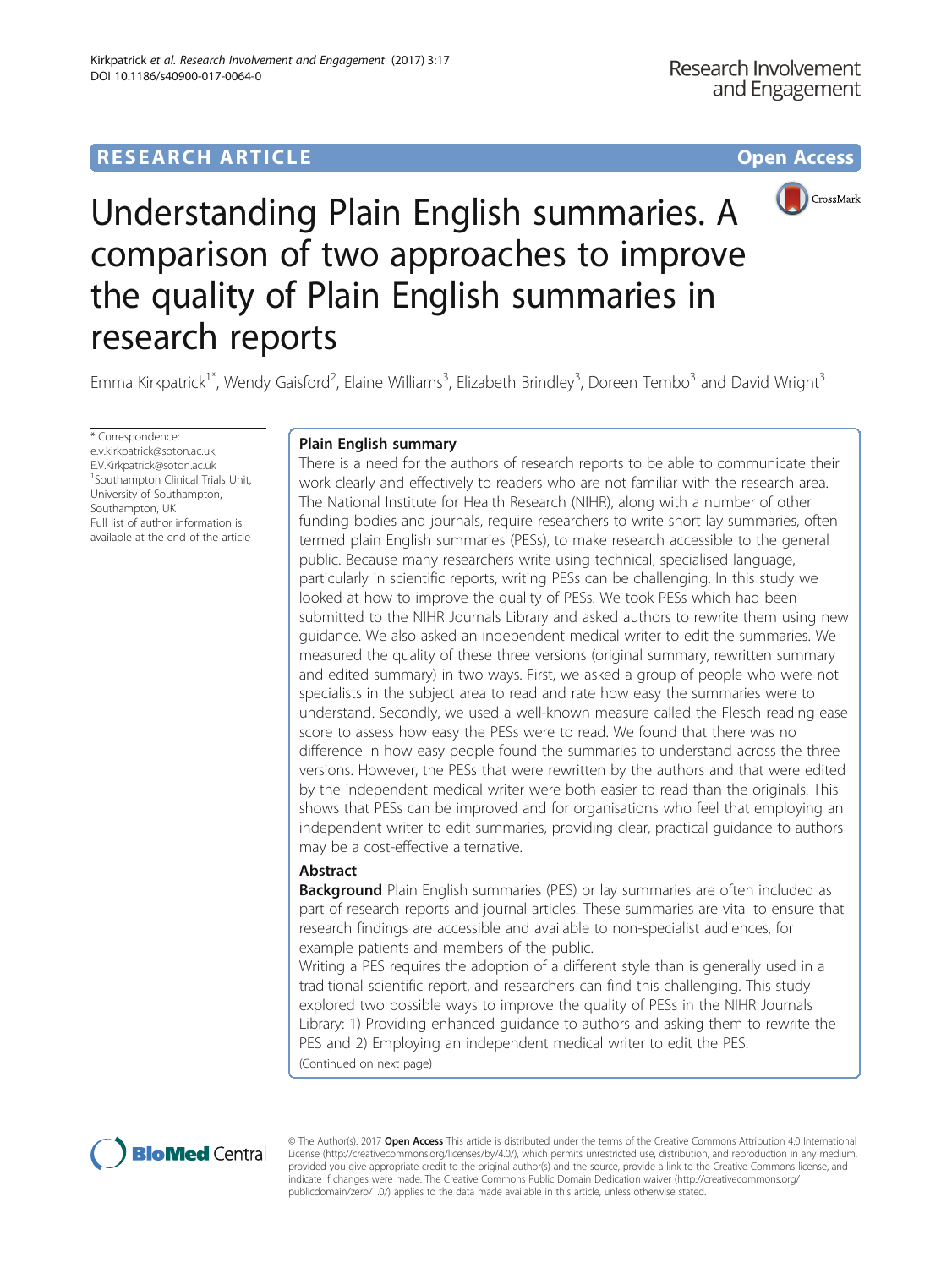## (Continued from previous page)

**Methods** We compared the three versions of the PES (original, author rewritten and independent writer edited) to assess 1) how easy they were to understand and 2) how easy they were to read. In order to establish how easy PESs were to understand, a group of 60 public reviewers read a set of summaries and rated them on a four point scale from "Did not understand" to "Understood all". The Flesch reading ease score was used to measure how easy the summaries were to read.

Results Results indicated no significant difference across the three versions of the PES in terms of ease of understanding. However, both the author rewritten and independent writer edited versions were significantly easier to read than the original. There was no significant difference in ease of reading between these two versions.

**Conclusion** These findings suggest that employing independent medical writers to edit PESs and providing clear, practical guidance to authors are two ways in which the readability of PESs could be improved. Results have implications for journal editors and publishers seeking to enhance accessibility and availability of research findings.

Keywords: Plain English summaries (PES), Lay summaries, NIHR, Flesch reading ease, Readability, Communication, Journalology, Patient and public involvement (PPI)

## Background

In the last decade, with an increase in open access to biomedical research and greater involvement of patients and public in research, members of the public are being encouraged to be better informed in their treatment choices and to actively engage in research. Many major funding bodies such as the National Institute for Health Research (NIHR), the Medical Research Council (MRC) and research charities require public involvement in study design and management. Members of the public make a valuable contribution to clinical trials and medical research, ensuring that studies are relevant to patients. To maximise the impact of public input, it is essential for this population to be able to understand the content of written reports and therefore for researchers to communicate scientific information in an understandable and accessible manner.

To ensure medical and scientific information, in particular results of clinical trials, is disseminated in an accessible way, medical research organisations and open access journals require researchers to provide a summary of research proposals and findings in a form that is understandable to the general public. These summaries, which are termed plain English summaries (PESs) or lay summaries, are required in addition to the standard scientific content [\[1](#page-12-0)]. In 2013, alongside the launch of the open access NIHR Journals Library, it was stipulated that all NIHR-funded projects required PES as part of the final report published in the journals library. Historically, however, the guidance provided to help researchers was broad and not prescriptive. More detailed instruction has been provided to guide researchers in the production of PESs for grant applications (a requirement for NIHR funding since 2014) as part of the "make it clear campaign" promoted by INVOLVE, the national advisory group that supports active public involvement in NHS, public health and social care research [\[2\]](#page-12-0). Similarly, the National Cancer Research Institute (NCRI) Clinical and Translational Radiotherapy research working group consumer members produced excellent guidance on how to write lay summaries for proposals guidance meetings [[3\]](#page-12-0). These guidance documents are specifically geared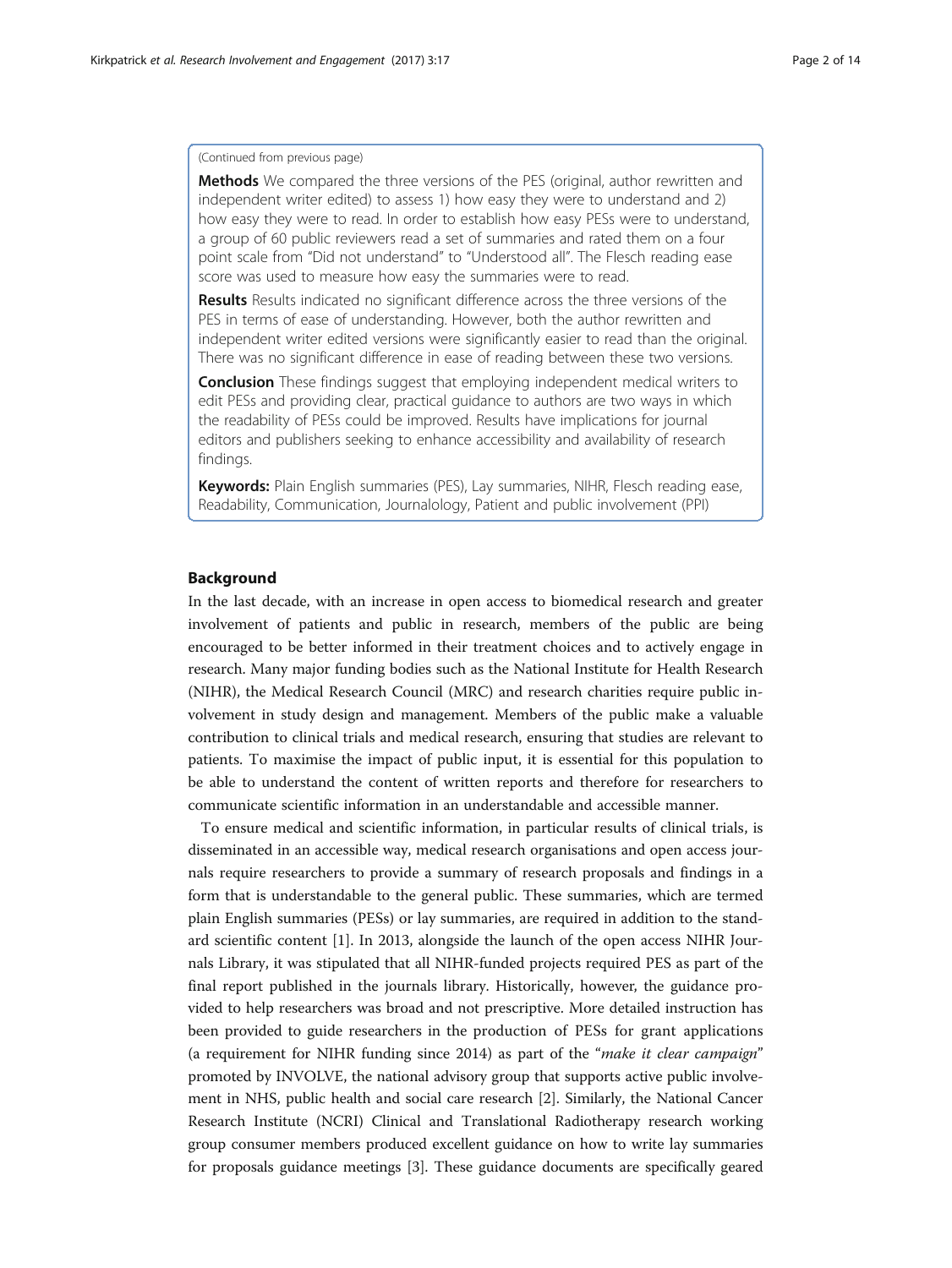towards prospective PESs, i.e. for planned research. However, PESs for research reports, which summarise the findings of a research project, require a slightly different focus.

The ability to understand the written word and text has long been a subject for exploration and research by educationalists and writers and has been assessed in various ways. Readability has been defined by several measures, including the length and complexity of words and sentence structure, as well as how frequently common words are used. A number of formulae, based on these measures, have been developed to predict ease of reading [[4](#page-12-0)] such as the Flesch reading ease (FRE) score [\[5](#page-12-0)] and the Fog score [[6\]](#page-12-0). These scores are widely used by editors and writers to ensure that articles and stories are pitched at an appropriate level for the target audience, for example within education, for government documents and newspapers [[7\]](#page-12-0). The FRE score, which is considered one of the oldest and most accurate readability formulae [[8\]](#page-12-0), is incorporated into Microsoft Word software. It calculates ease of reading based on length of words and sentences and generates a score between 0 and 100 where higher scores indicate that the text is easier to read. Broadsheet newspapers [\[9](#page-12-0)] and introductory student textbooks [[8\]](#page-12-0) typically have FRE scores of around 50–60, whereas academic papers are generally in the range of 20–40. FRE scores of 50 or greater are recommended for effective communication with non-subject-specialists [[2](#page-12-0), [8, 10](#page-12-0)]. The FRE score, however, is recognised as a crude test which rewards the use of short sentences and short words (containing fewer syllables) and does not account for coherence or layout of text [[4](#page-12-0), [11](#page-12-0)]. In addition, it does not offer any information about how easy the text is to understand. Small modifications to a text can improve FRE scores but changes in isolation can be counterproductive and lead to text that is more difficult to understand [\[12\]](#page-12-0).

It is known that academics, who deal with technical terminology and jargon on a daily basis, can struggle to communicate their research in simple terms [[13\]](#page-12-0). With many researchers believing that the use of specialised language is essential to ensure accurate communication of research findings, non-scientists can struggle to understand articles written by these researchers [\[2](#page-12-0)]. A number of studies have aimed to identify the essential factors that help non-specialists understand the content of scientific and medical research reports. These studies highlight the need to write in short, clear sentences, reduce jargon, and use analogies to communicate complex ideas as necessary [[14](#page-12-0)]. Other factors include the use of subheadings to help break up text, ensuring logical structure and flow, as well as encouraging the writer to read the text aloud and to ask friends and colleagues to read the text and provide feedback [[2](#page-12-0), [15](#page-12-0)].

Whilst many organisations requiring a PES provide guidance to researchers on how to write one, the level of guidance varies [[16, 17\]](#page-12-0). Some simply provide a paragraph stating that summaries should be suitable for people without a specialist scientific or medical background and therefore researchers should avoid scientific/ technical terms or acronyms [[18](#page-12-0)], whereas others may describe more fully the general outline required [[15, 19](#page-12-0)] or provide website links to advisory documents [\[20\]](#page-12-0). Recommended advisory documents include those produced by the Plain English Campaign [\[21](#page-12-0)], the NIHR "make it clear campaign" [[22](#page-12-0)], research on clear writing techniques [\[6](#page-12-0), [10](#page-12-0)] and university-produced guidance [\[23\]](#page-12-0). It is also recognised even when guidance is provided, it is not always clear and comprehensive and website links may not be up to date or easy to navigate [\[24](#page-12-0)]. As a result, researchers may continue to struggle to produce understandable summaries and effectively assess their quality [[2](#page-12-0), [25](#page-12-0)].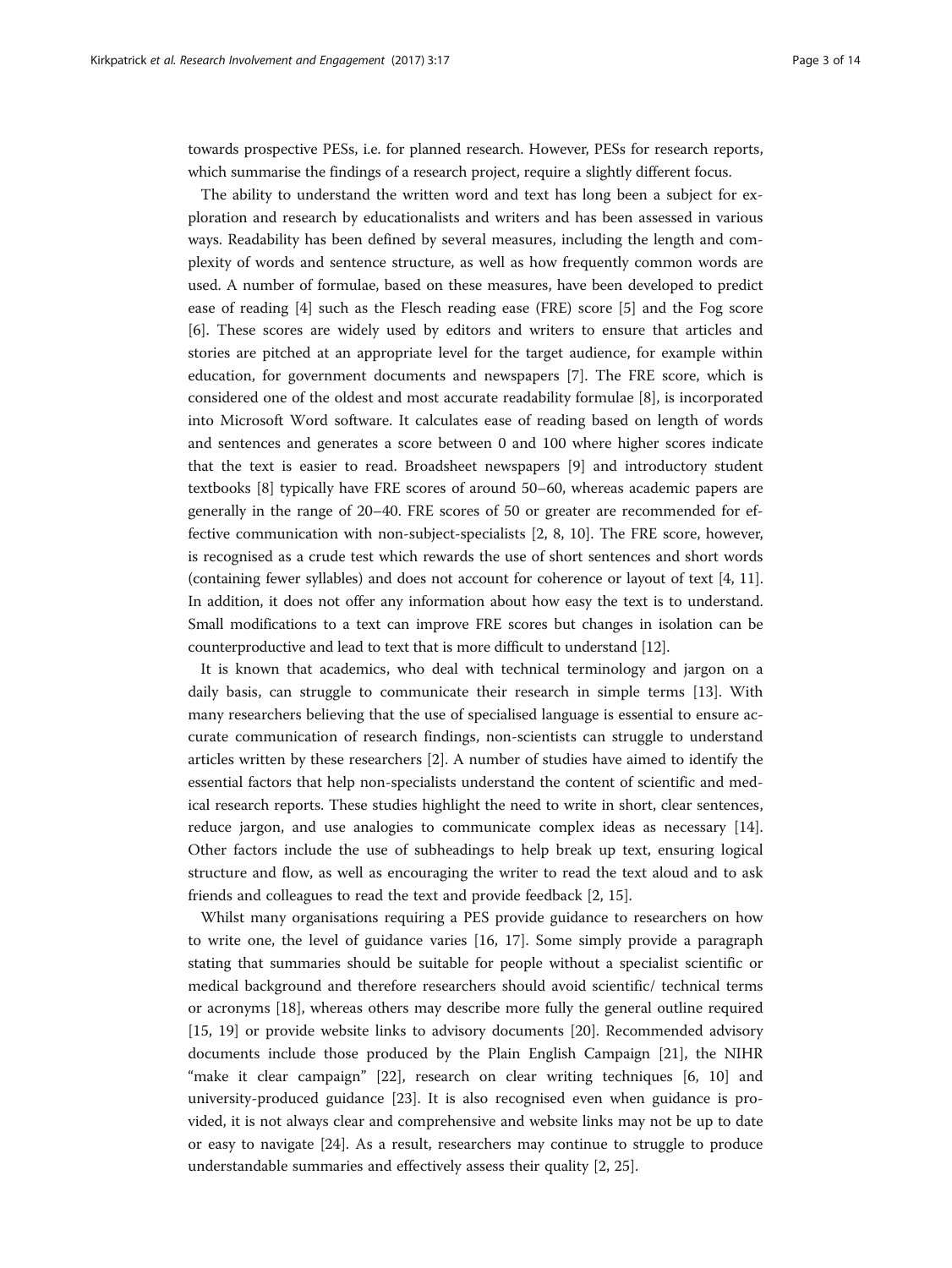In recognition of the challenges faced by researchers writing PESs, a number of medical research charities and open access journals, such as Cancer Research UK (CRUK) and Public Library of Science, employ dedicated teams of specialist writers to produce easy-to-understand PESs [\[17](#page-12-0)]. Whilst CRUK is highly regarded for its high quality PESs, the considerable time and cost involved in employing specialist writers makes this model infeasible for many organisations [\[25](#page-12-0)]. During a consultation of open access stakeholders on attitudes towards PESs, it was concluded that there was a lack of consensus about the most cost-effective way of producing PESs and further work investigating different approaches to producing and funding these summaries was recommended [\[26](#page-12-0)]. A report commissioned by the NIHR INVOLVE in 2013 evaluated guidance for assessing and writing PESs used when reviewing funding applications and to provide a publicly available, stand-alone summary of research. The report highlighted that guidelines are often not clear enough and recommended that further, clearer advice and guidelines should be provided to authors to enable them to both write and assess PESs more effectively [\[2\]](#page-12-0).

## Aim

The aim of this study was to assess two possible methods of improving ease of reading and understanding of PESs published in the NIHR Journals Library: 1) Providing enhanced guidance to authors and asking them to rewrite the PES and 2) Employing an independent medical writer to edit the PES.

The results of this study will inform best practice for producing accessible PESs for the NIHR Journals Library in the future.

### Methods

## Participants

## Summary authors

Participants were authors of research reports covering a range of projects funded by four NIHR research programs: Health Technology Assessment (HTA), Efficacy and Mechanism Evaluation (EME), Health Services and Delivery Research (HS&DR) and Public Health Research (PHR). Authors were approached by the research co-ordinator and invited to take part in this study.

## Independent medical writer

An independent medical writer with a BSc Hons degree, with experience of providing writing and editing services to the pharmaceutical and healthcare industries was employed to edit PESs.

### Raters of summaries

Summaries were assessed by sixty participants from NETSCC's panel of public reviewers. This panel consists of approximately 700 adults, who have registered an interest in reviewing commissioning briefs or research proposals on behalf of the NIHR. Reviewers are drawn from a cross-section of the public who express an interest in medical research and development for either personal reasons or general interest but do not usually have professional expertise. Reviewers were approached by the research co-ordinator and offered the opportunity to take part in this research study.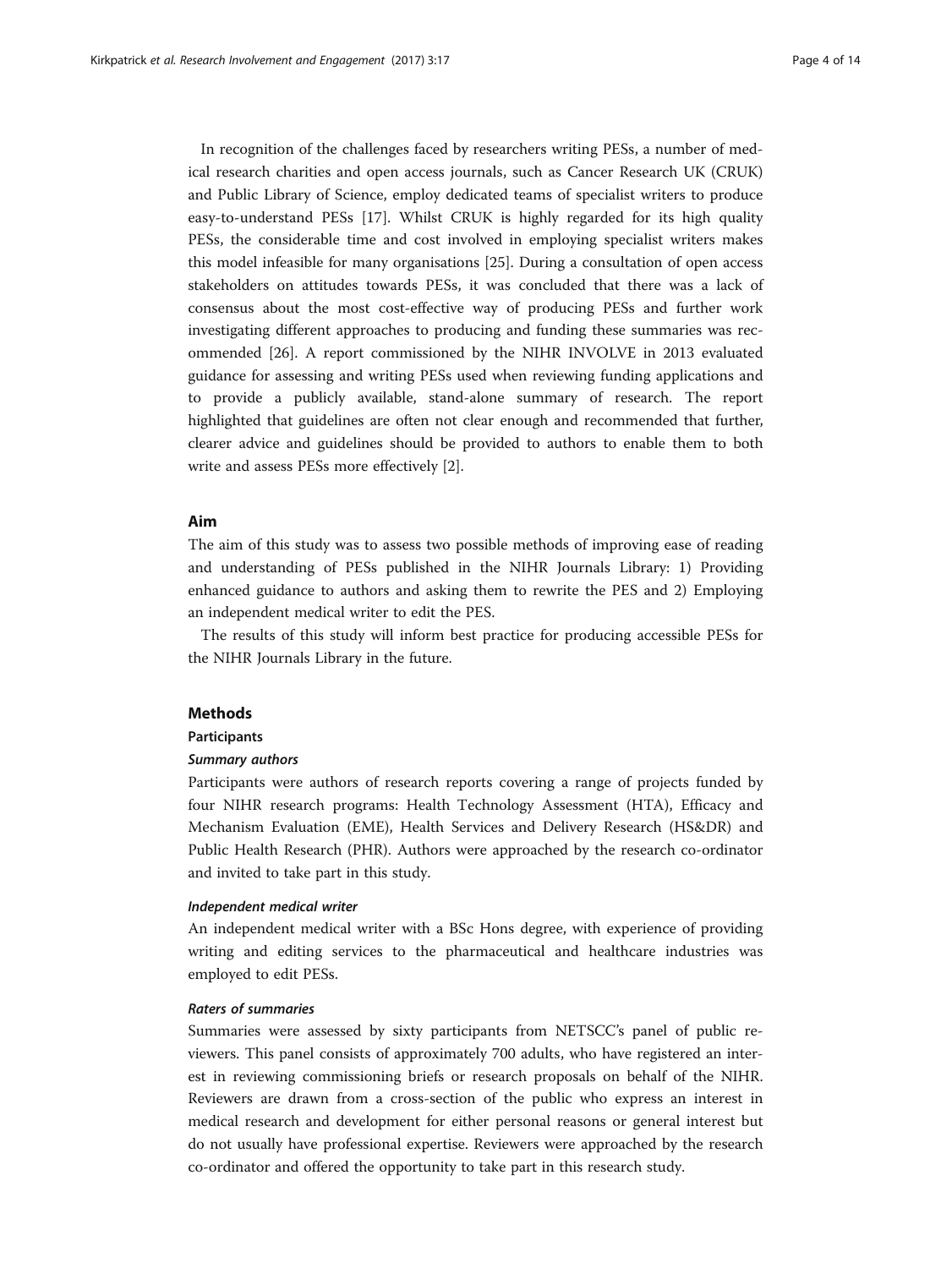These reviewers were made aware of and understood the confidential nature of the summaries, which contained results of unpublished research.

#### New author guidelines

Guidelines for producing PESs were re-written to include more practical advice and instruction for authors (Additional file [1\)](#page-11-0). They were based on outcomes from the Patients Participate! initiative [\[25](#page-12-0)] and the report on Improving the quality of plain English summaries for National Institute for Health Research (NIHR) funded research [\[2](#page-12-0)].

#### NIHR journals library reports

Forty PESs were obtained from research reports resulting from NIHR-funded research which were submitted to the NIHR journals library over a seven month period from March to September 2015. Summaries covered a range of health-related topics, written and submitted by academic researchers across four of the research programmes of the NIHR: HTA, EME, HS&DR and PHR. The decision to include 40 PESs was a pragmatic consideration to allow data collection in a reasonable timeframe.

### Design

We conducted a repeated-measures prospective cohort study with two interventions. The first intervention involved authors revising the PES in line with updated guidance (Additional file [1](#page-11-0)). The second intervention involved an independent medical writer editing the PES. Ethics approval was granted by the Faculty of Medicine Ethics Committee, University of Southampton (Submission Number 13372).

## **Outcomes**

#### Ease of understanding rating

A group of reviewers representative of the target audience was asked to read a set of PESs supplied alongside the title of the research report and rate how easy they were to understand.

First, participants were asked, how familiar were you with the subject of this text prior to reading? Response options, presented horizontally, were: 1 - No prior knowledge, 2 – Some knowledge from newspapers, television etc., 3 - I have personal experience of this subject,  $4 - I$  have professional experience of this subject,  $5 -$  other, please specify in the free text box provided. Participants were not limited to a single response on this question.

The second question was, how well do you feel you understood the main message of this text? Four possible response options were presented horizontally: 1 - Did not understand, 2 - Understood some, 3 - Understood most, 4 - Understood all. Participants were limited to a single response but also had the option to provide additional comments in a free text box.

### Flesch reading ease score

The FRE score was used to measure ease of reading of the PESs. It is generated with the following formula: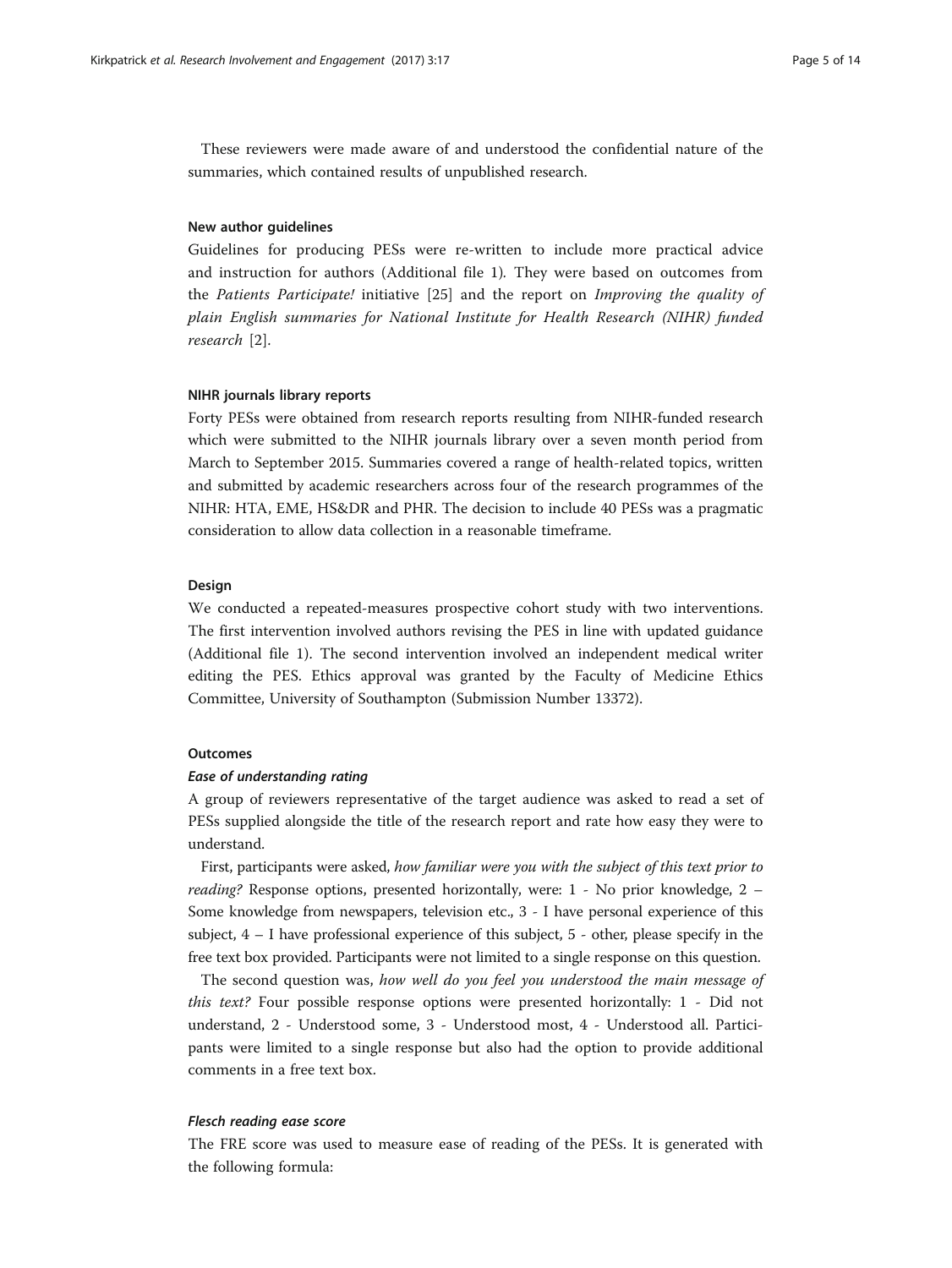$$
206.835 - 1.015 \left(\frac{total\ words}{total\ sentences}\right) - 84.6 \left(\frac{total\ syllables}{total\ words}\right)
$$

This score is easily generated on a computer and gives an indication of how easy a document is to read. Scores are generally in the range of 0–100, with higher scores indicating more readable text. The Independent and Times newspapers have FRE scores of about 50 [[27\]](#page-12-0). Table 1 summarises level of readability corresponding to score ranges. The advantages of this tool are its ease of use and objectivity.

## Procedure

Report authors were asked to revise the submitted PES in line with new guidance (Additional file [1\)](#page-11-0). The originally submitted summaries were also sent to an independent medical writer, alongside the corresponding scientific summaries (up to 2400 words in length), to edit (Fig. [1](#page-6-0)).

Members of NETSCC's public reviewer panel were then contacted by email and invited to take part in this study. Reviewers were told that the quality of PESs in the NIHR Journals Library was being evaluated; however, they were not told that the two interventions were being evaluated, in case this inadvertently affected their ratings. Reviewers were remunerated at the standard reviewer rate for the NIHR.

The first sixty people to respond were included in the study and were assigned an alphanumeric ID code which was used as an identifier for the study. A link to a consent form and online survey was sent to participants. Participants consented to keep information contained within the PESs confidential as many of the reports had not yet been published.

Each participant read and rated six PESs - two original, two author revised and two edited by an independent medical writer. Participants were never presented with more than one version of the same PES. Each PES was rated by three participants. The task took approximately 30 min to complete but no time constraints were imposed. Participants could read at their own pace and take breaks if they wished. PESs were presented in a box on the screen, underneath which the two questions were presented. For each summary, participants could edit their response until they pressed the save and continue button, after which the next summary appeared and no return to the previous PES was possible.

#### Analysis

#### Ease of understanding ratings

A Fisher's exact test was used to determine whether the distribution of ratings of understanding were significantly different between the groups. Comparisons were original

| FRE Score | Ease of reading  | Examples of text location               |
|-----------|------------------|-----------------------------------------|
| <30       | Very difficult   | Scientific Journal                      |
| $30 - 50$ | Difficult        | Academically orientated magazine        |
| $50 - 60$ | Fairly difficult | Broadsheet paper/introductory textbooks |
| $60 - 70$ | Standard         | Tabloid magazine/ beauty magazine       |
| $70 - 80$ | Fairly easy      | Science fiction                         |

Table 1 Interpretation of Flesch reading ease scores [\[8\]](#page-12-0)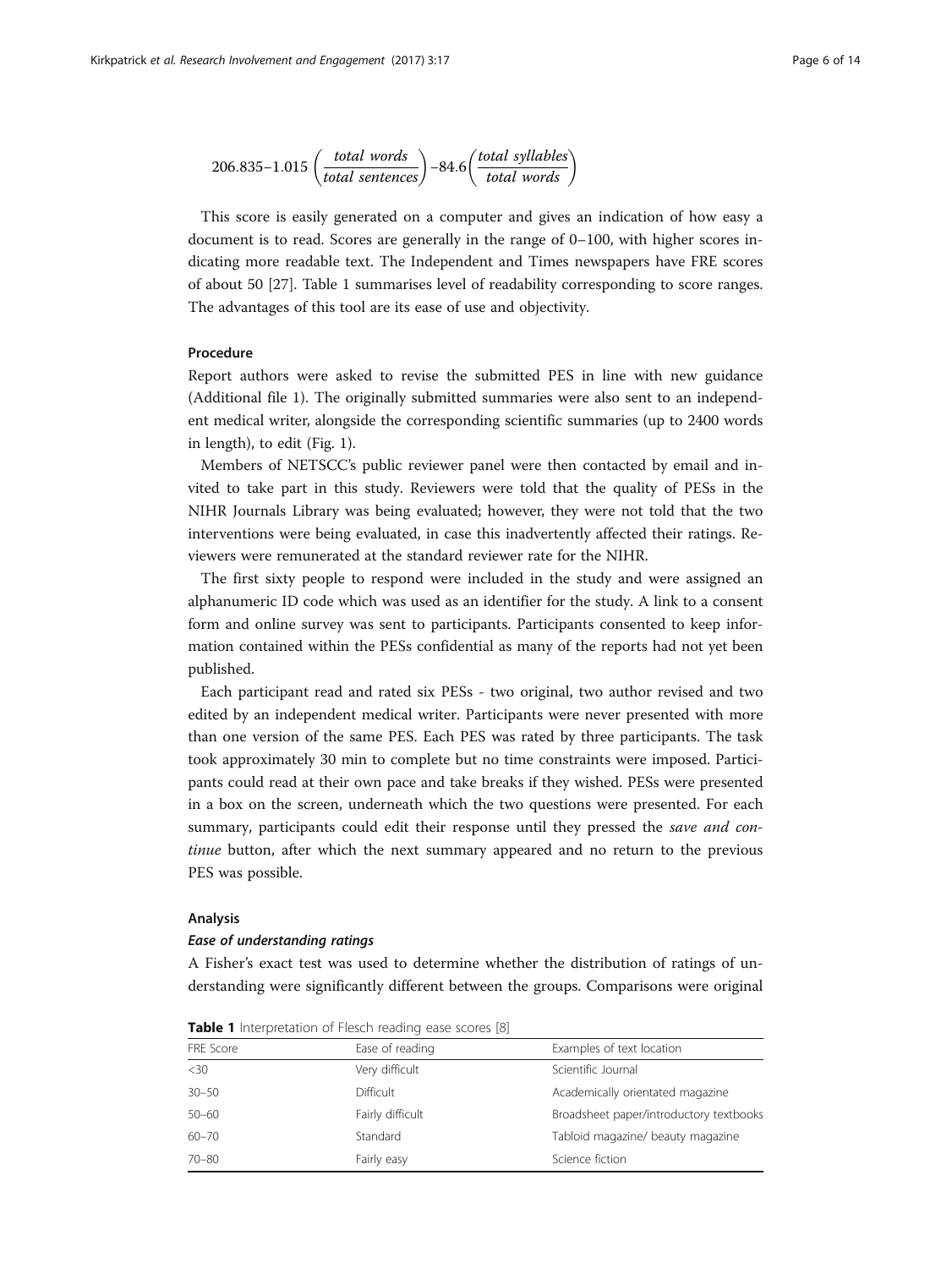<span id="page-6-0"></span>

vs. author revised; original vs. independent medical writer edited; author revised vs. independent medical writer edited. Analysis was performed in Stata with a significance threshold of 0.05.

## Flesch Reading Ease score

FRE scores were calculated for all summaries and scores for each version (original vs. author-revised vs. independent writer-edited) were compared with a Friedman test. Wilcoxon signed-rank tests with Bonferroni correction were used to explore these differences. Statistical analysis was performed with SPSS software [[28\]](#page-12-0) and results were deemed significant if P values were less than 0.05.

A sensitivity analysis was performed using the Gunning Fog Index [[29](#page-12-0)] using the same statistical tests as FRE score.

$$
0.4 \left[ \left( \frac{\text{words}}{\text{sentences}} \right) + 100 \left( \frac{\text{complex words}}{\text{words}} \right) \right]
$$

## Results

## Ease of understanding

Figure 2 shows the distribution of understanding ratings for each version. The Fisher's exact test showed that edited summaries were not scored significantly differently to

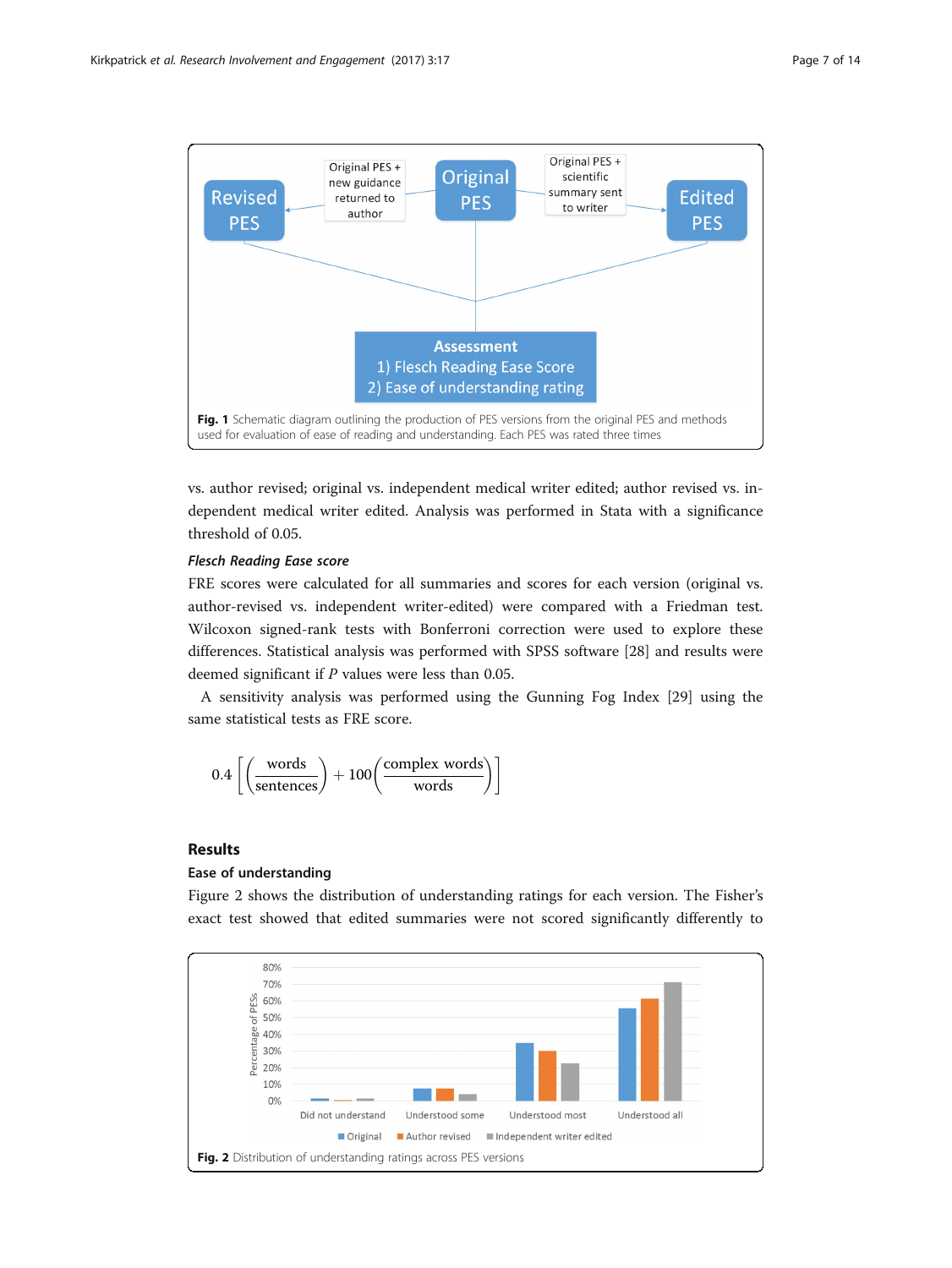original summaries ( $p = 0.06$ ). Specifically, for example, although a lower proportion of summaries were rated as 'understood all' for original compared to edited summaries (55.8% vs. 71.7%), and ratings of understood some and understood most were higher in the original summaries compared to edited, the distribution of the understanding ratings was not significantly different.

Similarly, author revised summaries were not rated significantly differently to original summaries ( $p = 0.81$ ), despite more of the revised summaries being rated as 'understood all' than the original versions (60.7% vs. 55.8%).

The third comparison between author revised and independently edited summaries showed no significant difference in ease of understanding rating ( $p = 0.22$ ), though a higher percentage of the independently edited summaries were rated as 'understood all' (71.7% vs. 61%).

### Ease of reading

FRE scores were recorded for the original, author-revised and independently edited PES (Fig. [2\)](#page-6-0). Statistical analysis revealed that both the author-revised and independentwriter edited summaries had higher FRE scores than the originally submitted versions  $(p < 0.001)$ . However, no significant difference was observed between scores for the author-revised and the independent writer edited versions ( $p = 0.12$ ).

A sensitivity analysis with the Gunning Fog Index as the outcome revealed the same pattern of results. Author-revised and independent-writer edited summaries were both easier to read than the originally submitted versions ( $p < 0.001$ ); while there was no significant difference between the author-revised and independent writer edited versions ( $p = 0.17$ ).

#### Familiarity with subject matter

PES raters' familiarity with the subject matter is summarised in Table 2. Most raters had little to no prior subject knowledge: 167 (46%) had no prior knowledge and 105 (29%) had some knowledge from newspapers and the media.

## Free text comments

Comments provided within the additional comments box were coded (blind to version) according to themes emerging from the data. These are summarised in Table [3.](#page-8-0)

Overall, many comments were positive. However, a few negative themes also emerged. Representative quotations are included.

Comments, alongside corresponding reader scores for understanding, including;

"this piece of writing appears to be more complex due to the amount of medical and research terminology" (understood all),

| Rater prior knowledge of subject area<br>(n)<br>1. No Prior Knowledge<br>167<br>105<br>2. Some knowledge via newspapers and media<br>3. Some knowledge via personal experience<br>60<br>4. Some professional knowledge<br>5. Other (vague or non-response) |  |
|------------------------------------------------------------------------------------------------------------------------------------------------------------------------------------------------------------------------------------------------------------|--|
|                                                                                                                                                                                                                                                            |  |
|                                                                                                                                                                                                                                                            |  |
|                                                                                                                                                                                                                                                            |  |
|                                                                                                                                                                                                                                                            |  |
|                                                                                                                                                                                                                                                            |  |
|                                                                                                                                                                                                                                                            |  |

| Table 2 Raters' familiarity with summary topics |  |  |  |
|-------------------------------------------------|--|--|--|
|-------------------------------------------------|--|--|--|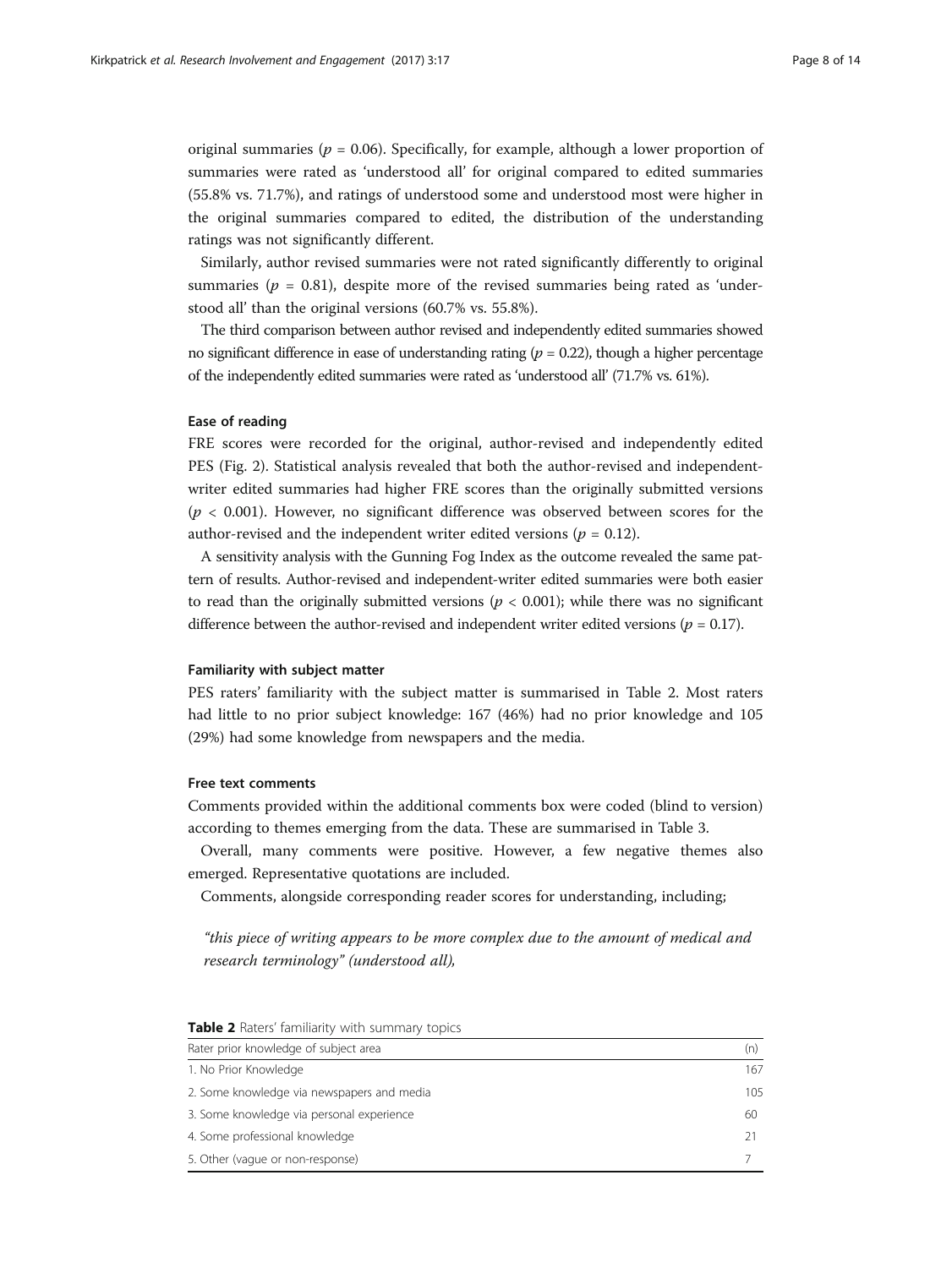|           |                           | Author original (n) | Author revised (n) | Independent writer edited (n) |
|-----------|---------------------------|---------------------|--------------------|-------------------------------|
| Positive  | General positive          | 34                  | 42                 | 53                            |
|           | Headings useful           | 0                   | 17                 | 9                             |
|           | Terminology explained     | 3                   | 5                  | 9                             |
| Negative  | Jargon/terminology        | 25                  | 19                 | 12                            |
|           | Title not clear           | 18                  | 19                 | 23                            |
|           | Insufficient detail       | 15                  | 11                 | 20                            |
|           | Ambiguous language        | 15                  | 8                  | 12                            |
|           | Acronyms/abbreviations    | 8                   | 5                  | $\overline{4}$                |
|           | Sentence length/structure | 8                   | 8                  | 7                             |
|           | Grammar                   | 6                   | 7                  | 3                             |
| Desirable | Headings                  | 13                  | 5                  |                               |
|           | Less detail               | 4                   | $\Omega$           | ∩                             |
|           | Conclusion                | 6                   | 6                  | 6                             |

<span id="page-8-0"></span>Table 3 Themes emerging from qualitative feedback Comments were collated and grouped into positive and negative feedback, and suggestions for further improvements

"Very clear and easy to understand but I did not know what QALY stood for" (understood all)

### and

"the style of this is a bit pompous and uses a lot of non-plain English jargon" (understood most ),

re-inforce the importance of reducing technical jargon and complex language. The use of short sentences was also highlighted as beneficial:

"liked the shorter sentences - made it clear and easy to understand" (understood all).

In addition, the use of ambiguous language was frequently mentioned. For example, one participant commented:

"is discharge to do with phlegm coming out of the lungs or release from hospital?" (understood all),

or

"Theoretically clear, but I found myself re-reading certain sentences a number of times to be sure I'd grasped exactly what they were trying to say, and why" (understood all).

Comments surrounding the need for headings were frequent in the original summary versions. The incorporation of headings, in both author revised and independently edited summaries prompted positive comments, as readers recognised that the structure and reading experience was improved. A comment on an original summary: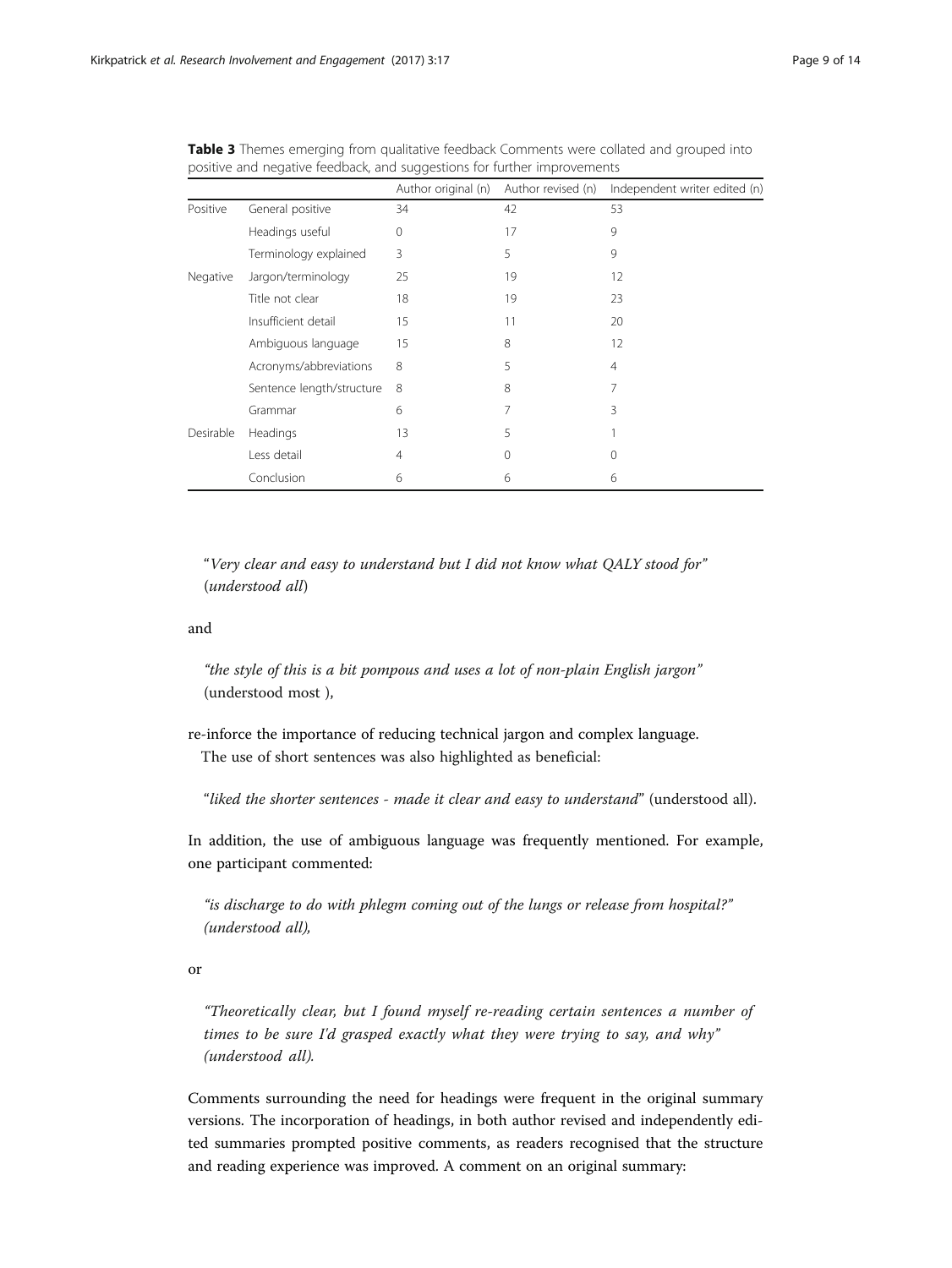"I do think this would look a little less daunting and be easier to mentally digest if it were not in one paragraph" (understood all),

contrasts with

"Great use of titled paragraphs to keep the piece clear and easily understood" (understood all)

in a summary edited by the independent medical writer. Negative comments such as

"The title is quite intimidating for a lay person" (understood all),

or

"bearing in mind that when searching on the internet you tend to get a list of titles, for lay people the title should also be in plain English" (understood most )

and

"the title really must be put into simpler language otherwise, one can hardly be bothered to read the rest" (understood most),

suggest that authors should be encouraged to produce simpler titles for PESs to ensure that they are accessible and available, as well as easily searchable to those seeking information online.

## **Discussion**

This study explored two possible ways to improve the quality of PESs in the NIHR Journals Library: 1) Providing enhanced guidance to authors and asking them to rewrite the PES and 2) Employing an independent medical writer to edit the PES. While no significant differences were observed across versions in terms of ease of understanding, both the author revised and independent writer edited PESs had significantly higher FRE scores than originally submitted PESs, indicating improvements in ease of reading.

The apparent discrepancy between the two outcome measures could be for a variety of reasons. Factors that affect the FRE score are number of words relative to number of sentences (shorter sentences = higher score) and number of syllables relative to number of words (fewer syllables = higher score). However, simply using shorter words and sentences does not always equate to improved understanding. Moreover, changing text to improve FRE score can sometimes have negative impact on understandability [\[12](#page-12-0)]. Ease of understanding was measured on a four point scale and scores were negatively skewed, i.e. for most PESs, regardless of version, raters reported that they understood all. This makes it difficult to detect subtle differences in understanding across versions and there was little room for improvement in ratings. It may have been better to use a larger scale or ask people to estimate the proportion of the PES they understood.

Some raters' comments revealed a degree of confusion despite the raters reporting that they understood all. It is possible that some PESs were easy to read and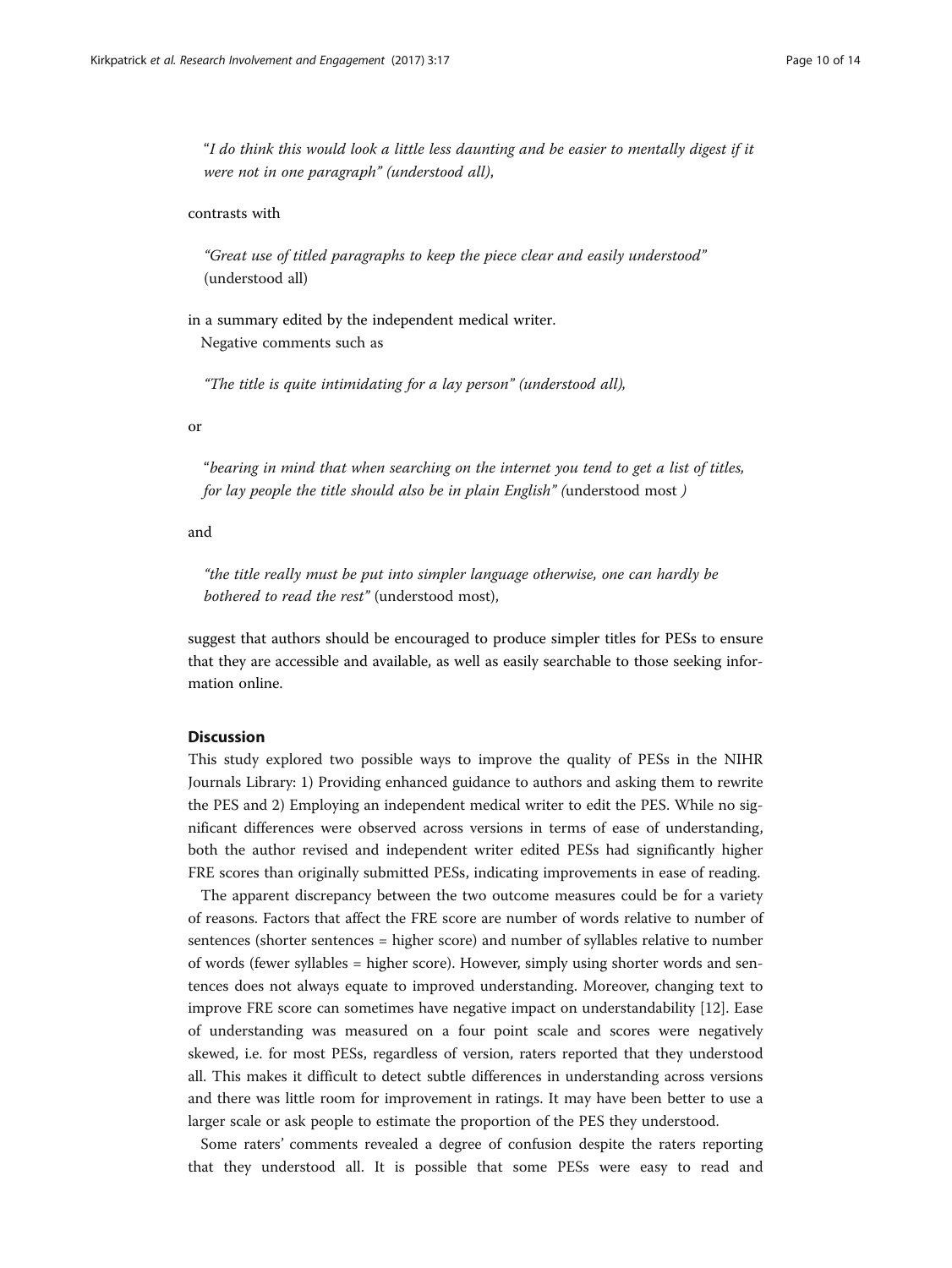understand and others were difficult to read or confusing, requiring several attempts to discern the key message. In future studies, limiting or measuring how long raters spend reading PESs could offer some insight into this. There may also be a discrepancy between actual and self-reported understanding. While this may be the case, assessing true understanding is non-trivial. True understanding could be judged by asking a set of questions designed to test the participants' understanding. However, designing these questions would be difficult, as they would need to test both that the participant understood the whole summary, and that they understood the specific details within it. An alternative way of testing comprehension might be to ask raters to summarise their understanding of the PES. However, this task relies on more than understanding  $-$  it tests the rater's ability to accurately communicate their understanding and introduces an assessor who must determine whether the rater has truly understood the PES. While self-reported understanding may not reflect comprehension it is the most meaningful measure of accessibility to a PES user, e.g. patient or member of the public.

A limitation of the study was the inability to differentiate the effect of the enhanced guidance from the effect of asking authors to revisit their PESs with no competing tasks and where a switch in writing style was not required. It would be interesting to explore whether this improvement is sustained when enhanced guidance is offered as standard practice or whether it is more important to ask authors to revisit or write PESs when the main scientific report has been completed. Future studies should disentangle these factors in order to inform best practice. Only one independent medical writer was employed to edit PESs in this study. It would have been preferable to include a team of writers in the evaluation to make results more robust. In future studies independent medical writers could be asked to write PESs from scratch, rather than editing existing summaries.

Author views should be explored in tandem with assessments of new approaches to producing or editing PESs. A survey by Biomed Central exploring whether researchers felt their research would benefit from a professionally written lay summary revealed that 49% somewhat or strongly agreed that it would, 17% were neutral and 34% somewhat or strongly disagreed [[30](#page-13-0)]. The large minority of authors who are unconvinced of the value of a professionally written PES may be unhappy for someone outside of the research team to write it and may be concerned about a perceived lack of control. The issue of who pays for professionally written PESs also requires attention, as 48% of those surveyed responded that they would not pay for this service. It remains unclear, therefore, how to gain co-operation of researchers in introducing independent medical writers and how this should be funded. For organisations with limited funding, the results of this study suggest that asking researchers to revise their PES in line with clear guidelines may offer a cost-effective alternative to employing and independent medical writer with similar improvements in quality.

Responses to the additional comments box in this study highlighted an ongoing need to reduce jargon and ambiguity. In addition, it was noted that the use of clear sub-headings helped to break up text and improve flow of the PES. Whilst this is supported by previous research [[14](#page-12-0), [15\]](#page-12-0), this study also highlights the need for clearer, more understandable titles to help readers to find and engage with research reports relevant to their interests. Authors were not asked to provide plain English titles as part of this study, neither has this been within the scope of other guidance documents [[10, 22, 23](#page-12-0)]. However, based on the consistent feedback from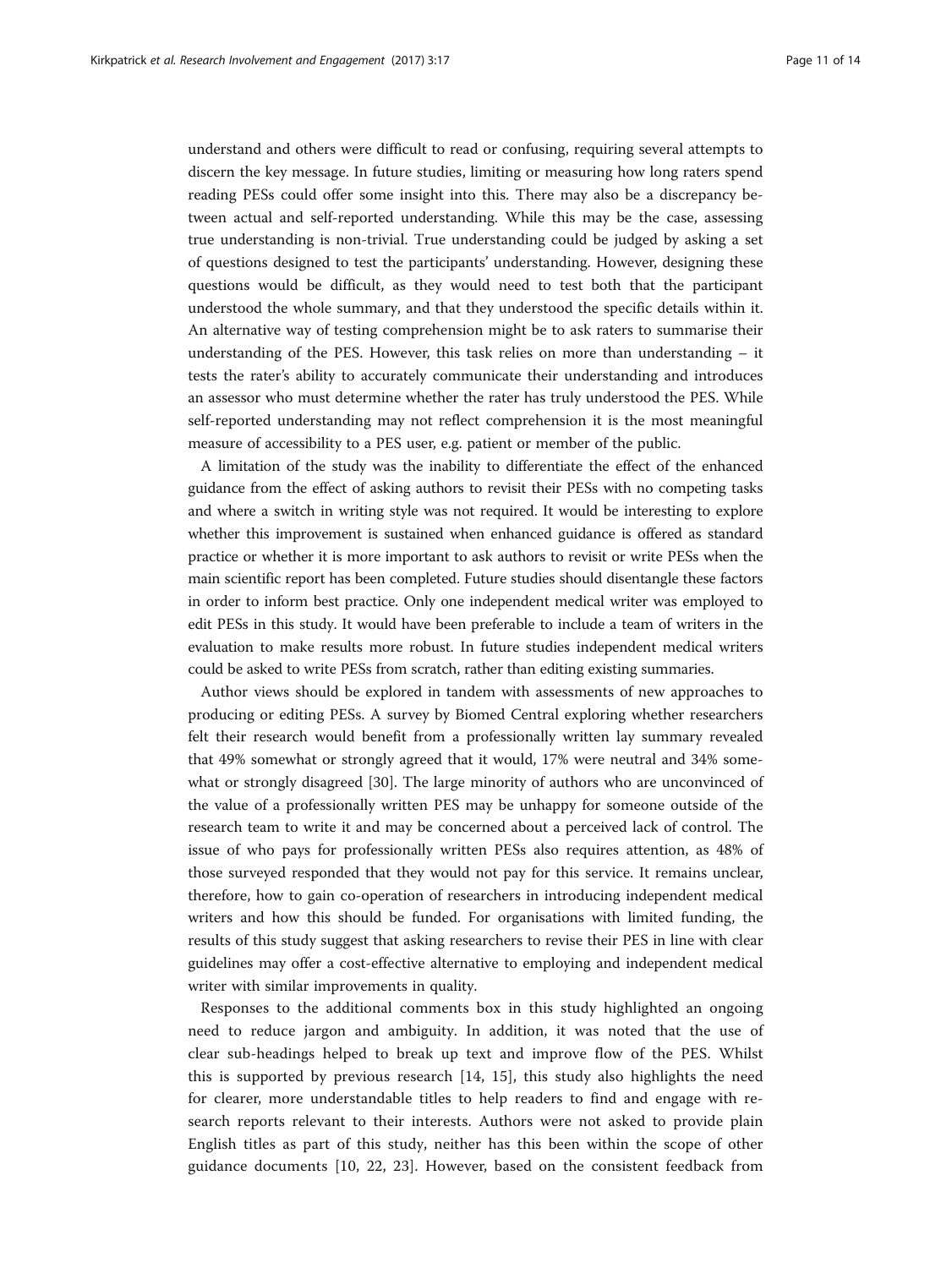<span id="page-11-0"></span>participants we suggest that this is something that should be incorporated into PES guidelines in the future.

Whilst researchers do not always consider that communicating science to the general public is part of their role [[23](#page-12-0)], effective scientific communication between patients and public and decision makers is known to increase research impact [\[31, 32](#page-13-0)]. Though researchers increasingly recognise the value of PESs, the content and accessibility of information provided by funders to help guide the process of writing a PES is variable [[17\]](#page-12-0). For those who continue to struggle to communicate their research in an accessible way, patients and members of the public may have much to offer, bringing an interested but non-professional viewpoint. By involving this group in the production of a PES, researchers may benefit from insights regarding jargon and specialist terminology ensuring that it is easily understood by non-experts.

## Conclusion

PESs are a valuable tool for accessibly communicating research findings to non-experts. Here we have highlighted two ways to improve the ease of reading of PESs: 1) providing more explicit guidance to authors and asking them to revise PES drafts and 2) employing an independent medical writer to edit PESs. The results of this study are of relevance to journal editors and will inform practice in the NIHR Journals Library.

## Additional files

[Additional file 1:](dx.doi.org/10.1186/s40900-017-0064-0) Updated guidance provided to authors. (DOCX 35 kb) [Additional file 2:](dx.doi.org/10.1186/s40900-017-0064-0) Table of Acronyms. (DOCX 11 kb)

#### Acknowledgements

We are grateful to all participants from the NIHR patient and public involvement group for reading and providing feedback on these summaries; all researchers for their time and willingness to revise summaries and the NIHR Journals Library Editors who reviewed revised PESs. We are also grateful to Amy Street for co-ordinating the reviewers and Ruairidh Milne for valuable discussion and input into the drafting of this paper. Finally, to Tom Maishman for statistical advice.

This study was commissioned by the National Institute of Health Research (NIHR), who is committed to ensuring that good quality plain English summaries are provided by researchers in addition to a scientific abstract for all study proposals and reports.

#### Funding

This research was supported by the NIHR Evaluation, Trials and Studies Coordinating Centre (NETSCC) through its Research on Research programme. The views and opinions expressed are those of the authors and do not necessarily reflect those of the Department of Health, or of NETSCC.

#### Availability of data and materials

The datasets used and analysed during the current study are available on request from the Research on Research team: ror@nihr.ac.uk. A table of acronyms is available to download from Supplementary materials (Additional file 2).

#### Authors' contributions

EK led the design of the study, guided by DW, LB, EW and RM. EK collected and analysed the data. DT oversaw recruitment of the NIHR reviewers. WG wrote the first draft of the paper. EK produced subsequent drafts and all authors read and approved the final manuscript.

#### Authors' information

EK is a Trial Manager at the Southampton Clinical Trials Unit, University of Southampton. WG is a Research Fellow at the Southampton Health Technology Assessment Centre (SHTAC), University of Southampton. DW is a Consultant Researcher at NETSCC University of Southampton. EB is a Research Manager in Editorial and Publishing at NETSCC. EW is the Director of Research Delivery and Impact, NETSCC. DT is a Senior Research Manager for Patient and Public Involvement at NETSCC.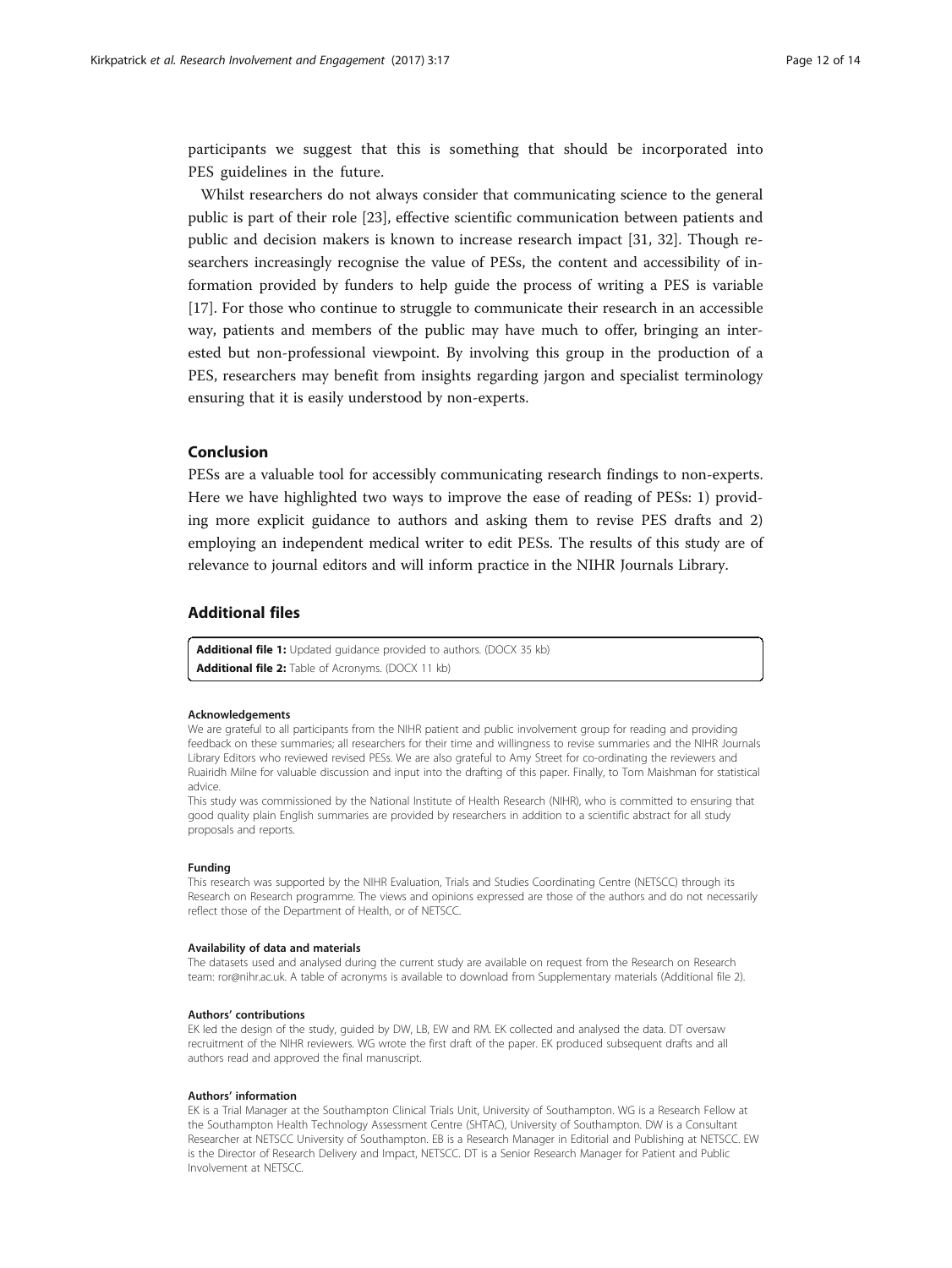#### <span id="page-12-0"></span>Ethics approval and consent to participate

Ethics approval was granted by the Faculty of Medicine Ethics Committee, University of Southampton (Submission Number 13372). Contributors were approached by the research co-ordinator and offered the opportunity to take part in this research study. Reviewers were remunerated at the standard reviewer rate for the NIHR.

#### Competing interests

The authors declare that they have no competing interests.

## Publisher's Note

Springer Nature remains neutral with regard to jurisdictional claims in published maps and institutional affiliations.

#### Author details

<sup>1</sup>Southampton Clinical Trials Unit, University of Southampton, Southampton, UK.<sup>2</sup>Southampton Health Technology Assessment Centre (SHTAC), University of Southampton, Southampton, UK. <sup>3</sup>National Institute for Health Research Evaluation, Trials and Studies Coordinating Centre (NETSCC), University of Southampton, Southampton, UK.

#### Received: 16 March 2017 Accepted: 31 July 2017 Published online: 09 October 2017

#### References

- Kuehne LM, Olden JD. Opinion: lay summaries needed to enhance science communication. PNAS. 2015;112:3585-6.
- 2. INVOLVE. Improving the quality of plain English summaries for National Institute for Health Research (NIHR) funded research. 2013. [http://www.invo.org.uk/wp-content/uploads/2013/03/Improving-quality-of-plain-English](http://www.invo.org.uk/wp-content/uploads/2013/03/Improving-quality-of-plain-English-summaries-report-final.pdf)[summaries-report-final.pdf](http://www.invo.org.uk/wp-content/uploads/2013/03/Improving-quality-of-plain-English-summaries-report-final.pdf). Accessed 4 Nov 2016.
- 3. How to write a good lay summary. 2012. [http://www.ncri.org.uk/wp-content/uploads/2015/07/How-to-write-a](http://www.ncri.org.uk/wp-content/uploads/2015/07/How-to-write-a-good-lay-summary.pdf)[good-lay-summary.pdf.](http://www.ncri.org.uk/wp-content/uploads/2015/07/How-to-write-a-good-lay-summary.pdf) Accessed 25 June 2017.
- 4. Zamanian M, Heydari P. Readability of texts: state of the art. Theor Prac Language Stud. 2012;2:43.
- 5. Paterson DG, Jenkins JJ. Communications between management and workers. J Appl Psychol. 1948;32:71–80.
- 6. Gunning R. The technique of clear writing. New York: McGraw Hill; 1971.
- 7. Bailin A, Grafstein A. The linguistic assumptions underlying readability formulae: a critique. Lang Commun. 2001;21:285–301.
- 8. Hartley J. Academic writing and publishing: a practical handbook. Abingdon: Routledge; 2008.
- 9. Clough P. Analysing style- readability. Meter Corp Exp 2000. [http://ir.shef.ac.uk/cloughie/papers/readability.pdf.](http://ir.shef.ac.uk/cloughie/papers/readability.pdf) Accessed 4 Nov 2016.
- 10. Dube CE, Lapane KL. Lay abstracts and summaries: writing advice for scientists. J Canc Ed. 2014;29:577–9.
- 11. Bruce B, Rubin A, Starr KS. Why readability formulas fail. IEEE Transact on Prof Commun. 1981;24:50–2.
- 12. Davison A, Kantor RN. On the failure of readability formulas to define readable texts: a case study from adaptations. Read Res Quart. 1982;17:187–209.
- 13. Bromme R, Nückles M, Rambow R. Adaptivity and Anticipation in Expert-Laypeople Communication. AAAI Fall Symposium. North Falmouth: American Association for Artificial Intelligence; 1999. [http://citeseerx.ist.psu.edu/](http://citeseerx.ist.psu.edu/viewdoc/summary?doi=10.1.1.531.6595) [viewdoc/summary?doi=10.1.1.531.6595.](http://citeseerx.ist.psu.edu/viewdoc/summary?doi=10.1.1.531.6595)
- 14. Ossola A. How scientists are learning to write. In: The [Atlantic.com.](http://atlantic.com) 2014. [http://www.theatlantic.com/education/](http://www.theatlantic.com/education/archive/2014/12/how-scientists-are-learning-to-write/383685) [archive/2014/12/how-scientists-are-learning-to-write/383685.](http://www.theatlantic.com/education/archive/2014/12/how-scientists-are-learning-to-write/383685) Accessed 12 Nov 2016.
- 15. Thomson S. Top tips for writing a lay summary. Aced Med Sci [http://www.acmedsci.ac.uk/more/news/10-tips-for](http://www.acmedsci.ac.uk/more/news/10-tips-for-writing-a-lay-summary)[writing-a-lay-summary](http://www.acmedsci.ac.uk/more/news/10-tips-for-writing-a-lay-summary). Accessed 17 Nov. 2016.
- 16. Smith M, Ashmore C. The lay summary in medical research proposals is it becoming more important?, Poster presentation at Making an Impact - Annual Conference of the Association of Research Managers and Administrators 2010: Manchester.
- 17. Salita JT. Writing for lay audiences: a challenge for scientists. The European Medical Writers Association. 2015;24(4):183–9.
- 18. Arthritis Research UK: Information for grant applicants. 2016. [http://www.arthritisresearchuk.org/research/](http://www.arthritisresearchuk.org/research/information-for-applicants/applying-for-a-grant/lay-case-for-support.aspx) [information-for-applicants/applying-for-a-grant/lay-case-for-support.aspx.](http://www.arthritisresearchuk.org/research/information-for-applicants/applying-for-a-grant/lay-case-for-support.aspx) Accessed 16 Nov 2016.
- 19. Medical Research Foundation: Frequently asked questions about MRF/Asthma UK research grants and lay involvement in the grant process. 2014. [http://www.medicalresearchfoundation.org.uk/wp-content/uploads/2014/09/2015-MRF-](http://www.medicalresearchfoundation.org.uk/wp-content/uploads/2014/09/2015-MRF-Asthma-UK-Research-Grants-FAQs-on-lay-involvement-in-the-grant-process.pdf)[Asthma-UK-Research-Grants-FAQs-on-lay-involvement-in-the-grant-process.pdf](http://www.medicalresearchfoundation.org.uk/wp-content/uploads/2014/09/2015-MRF-Asthma-UK-Research-Grants-FAQs-on-lay-involvement-in-the-grant-process.pdf). Accessed 17 Nov 2016.
- 20. Alzheimers research UK: Research guidance. 2016.
- 21. The Plain English Campaign: How to write in Plain English. 2016.<http://www.plainenglish.co.uk/files/howto.pdf>. Accessed 21 Nov 2016.
- 22. NIHR: Make it clear campaign. 2015. [http://www.invo.org.uk/makeitclear/.](http://www.invo.org.uk/makeitclear/) Accessed 22 Dec 2016.
- 23. Duke, M. 'How to write a lay summary', in DCC how-to guides. 2012. Edinburgh; Digital Curation Centre: [http://](http://www.dcc.ac.uk/resources/how-guides/write-lay-summary) [www.dcc.ac.uk/resources/how-guides/write-lay-summary.](http://www.dcc.ac.uk/resources/how-guides/write-lay-summary) Accessed 17 Nov 2016.
- 24. Association of Medical Research Charities: Natural ground. Paths to patient and public involvement for medical research charities. 2009. [http://www.amrc.org.uk/sites/default/files/doc\\_lib/2009-10%20Natural%20ground.pdf.](http://www.amrc.org.uk/sites/default/files/doc_lib/2009-10%20Natural%20ground.pdf) Accessed 5 Dec 2016.
- 25. JISC Patients participate case studies: bridging the gap between Information access and understanding in health research. 2011. [blogs.ukoln.ac.uk/patientsparticipate/files/2011/10/Case-study-report-Final.pdf.](http://blogs.ukoln.ac.uk/patientsparticipate/files/2011/10/Case-study-report-Final.pdf) Accessed 17 Nov 2016.
- 26. Nunn E, Pinfield S. Lay summaries of open access journal articles: engaging with the general public on medical research. Learned Publ. 2014;27(3):173–84.
- 27. Flaounas I, Ali O, Lansdall-Welfare T, De Bie T, Mosdell N, Lewis J, Cristianini N. Research methods in the age of digital journalism. Digital Journalism. 2013;1(1):102-16. DOI[:10.1080/21670811.2012.714928.](http://dx.doi.org/10.1080/21670811.2012.714928)
- 28. IBM: SPSS Statistics. 2014. [http://www-03.ibm.com/software/products/en/spss-statistics.](http://www-03.ibm.com/software/products/en/spss-statistics) Accessed 12 Dec 2016.
- 29. The Gunning's Fog Index (or FOG) Readability Formula [http://www.readabilityformulas.com/gunning-fog](http://www.readabilityformulas.com/gunning-fog-readability-formula.php)[readability-formula.php\.](http://www.readabilityformulas.com/gunning-fog-readability-formula.php) Accessed 29 June 2017.